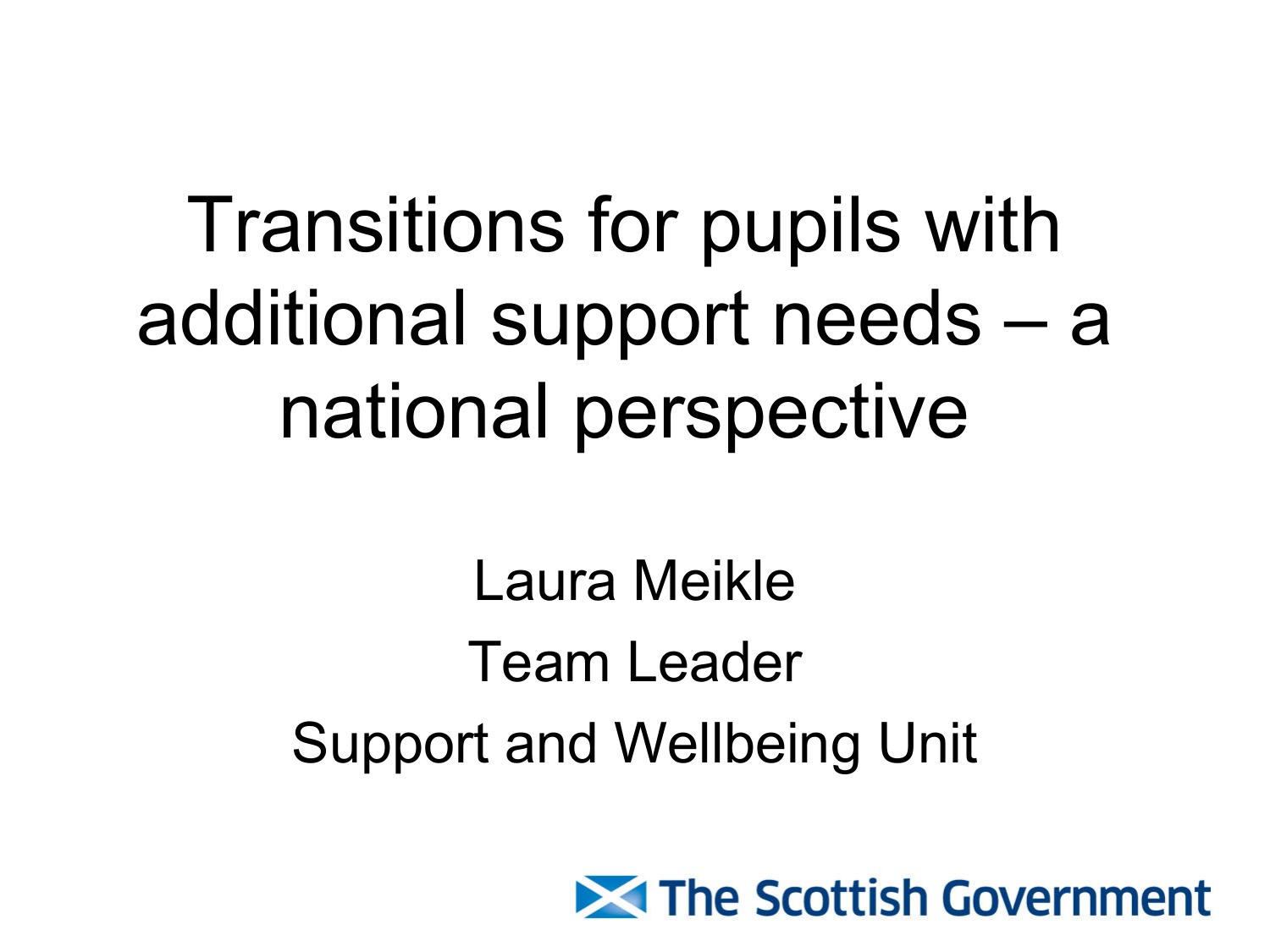## National Perspective

• What informs the national perspective?

- Legislation
- Guidance
- Practice
- Evaluation

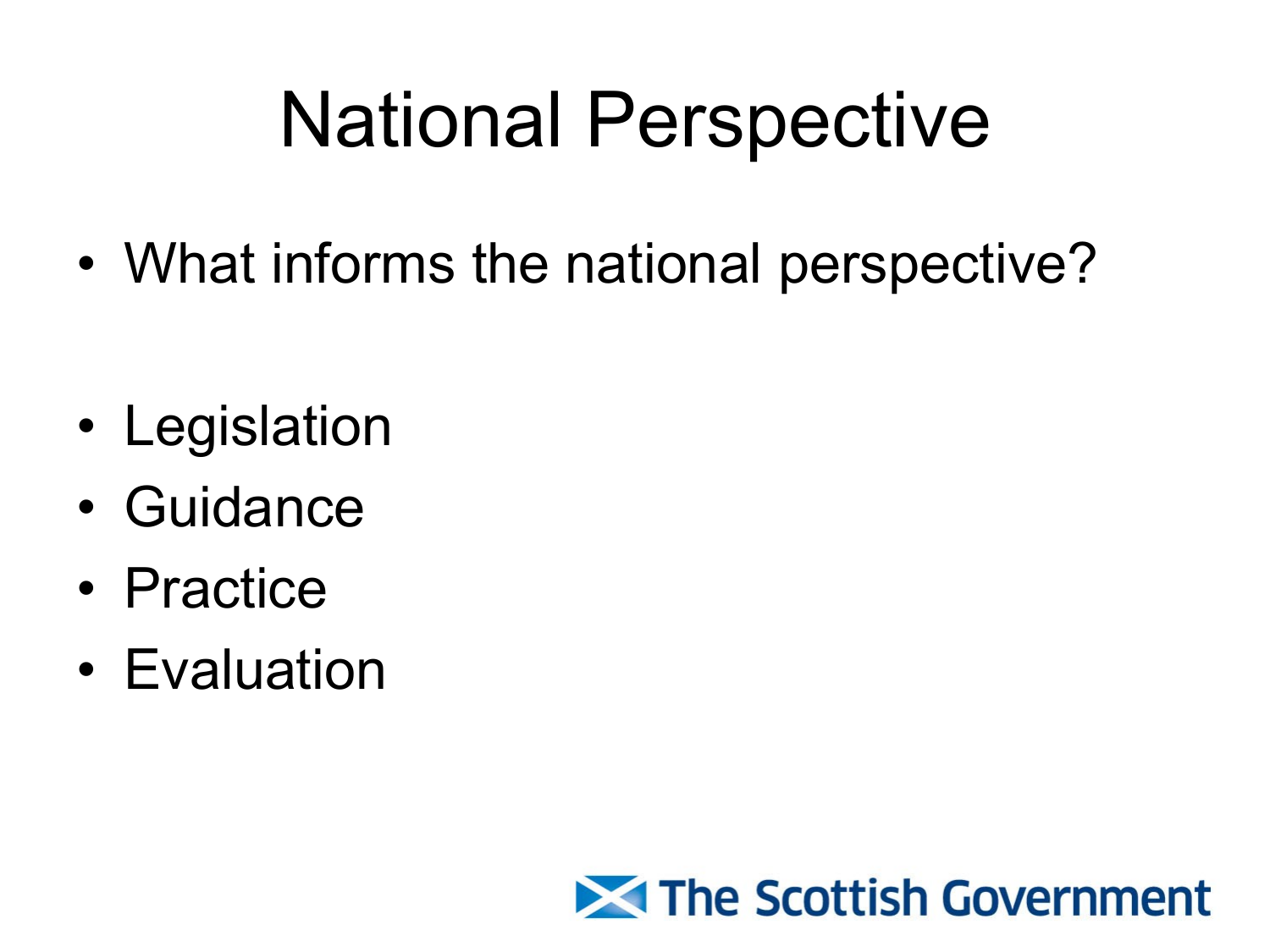## Legislative Context

- Education (Additional Support for Learning) (Scotland) Act 2004 (as amended)
- Iain Nisbet outlined this earlier ...



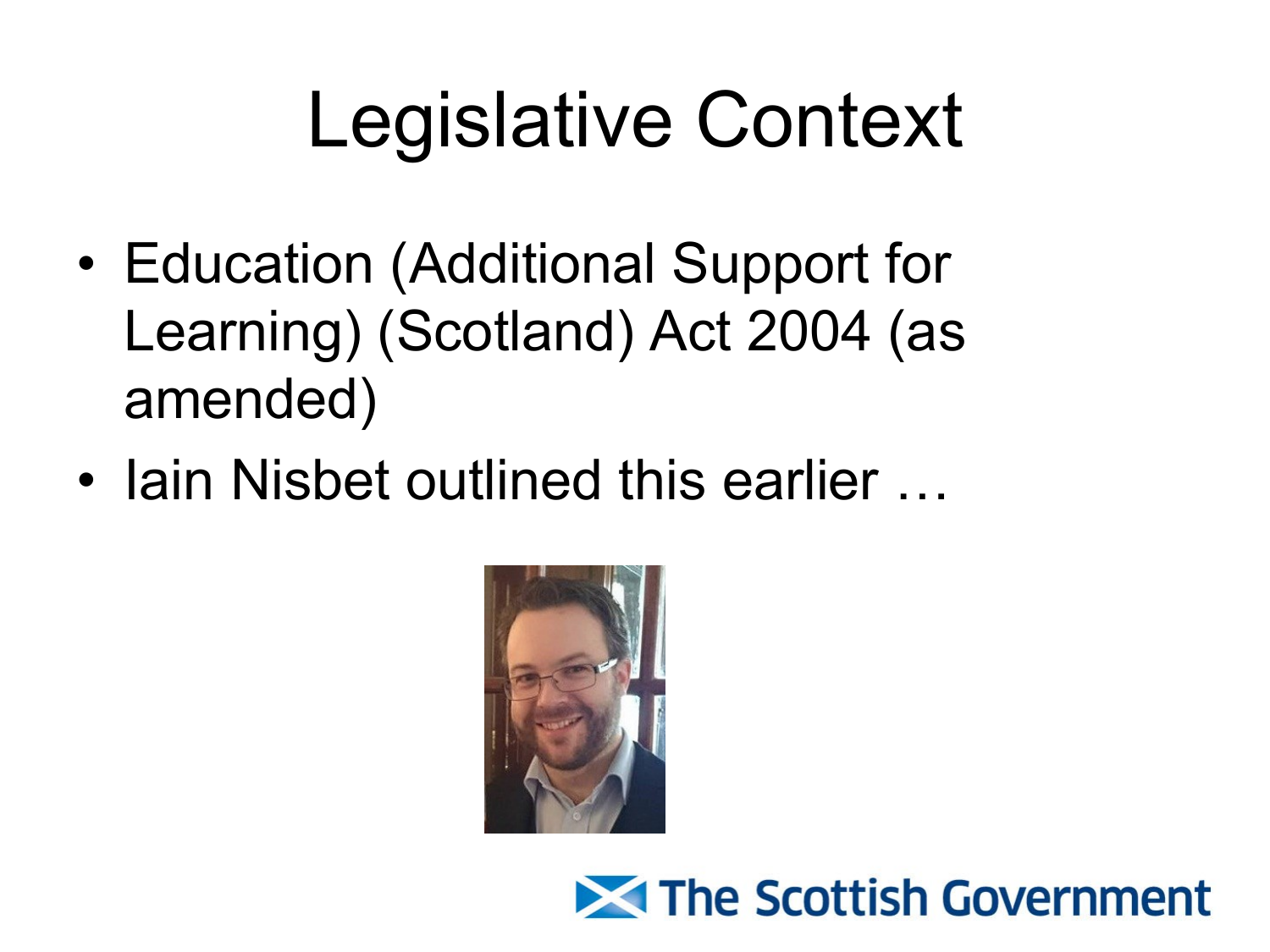## Guidance

• Code of Practice on Additional Support for Learning

• Chapter 6

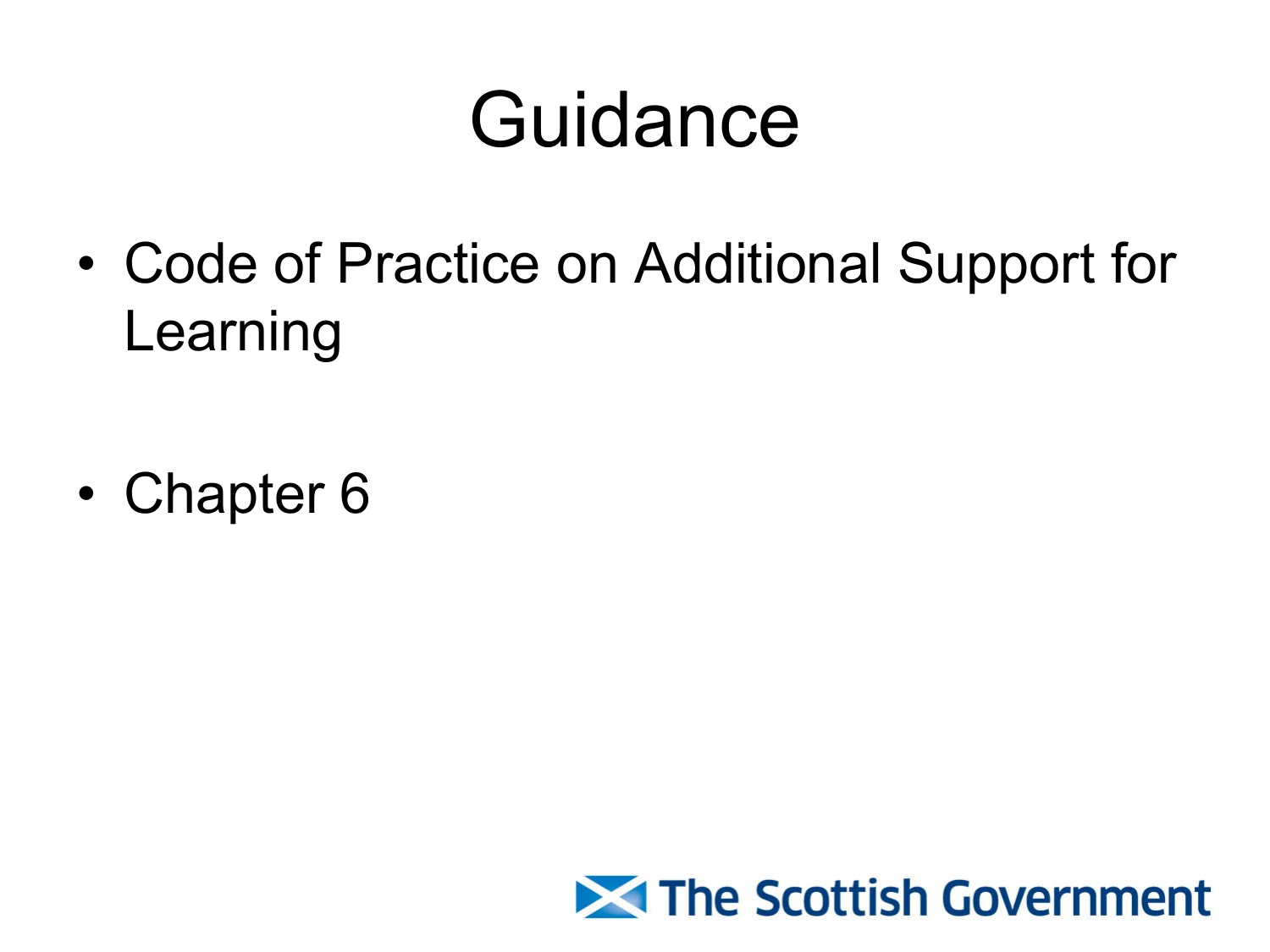## Practice

• Report to Parliament 2013 (Apr 2014)

• [http://www.scotland.gov.uk/Resource/0044](http://www.scotland.gov.uk/Resource/0044/00448013.pdf) [/00448013.pdf](http://www.scotland.gov.uk/Resource/0044/00448013.pdf)



#### **X** The Scottish Government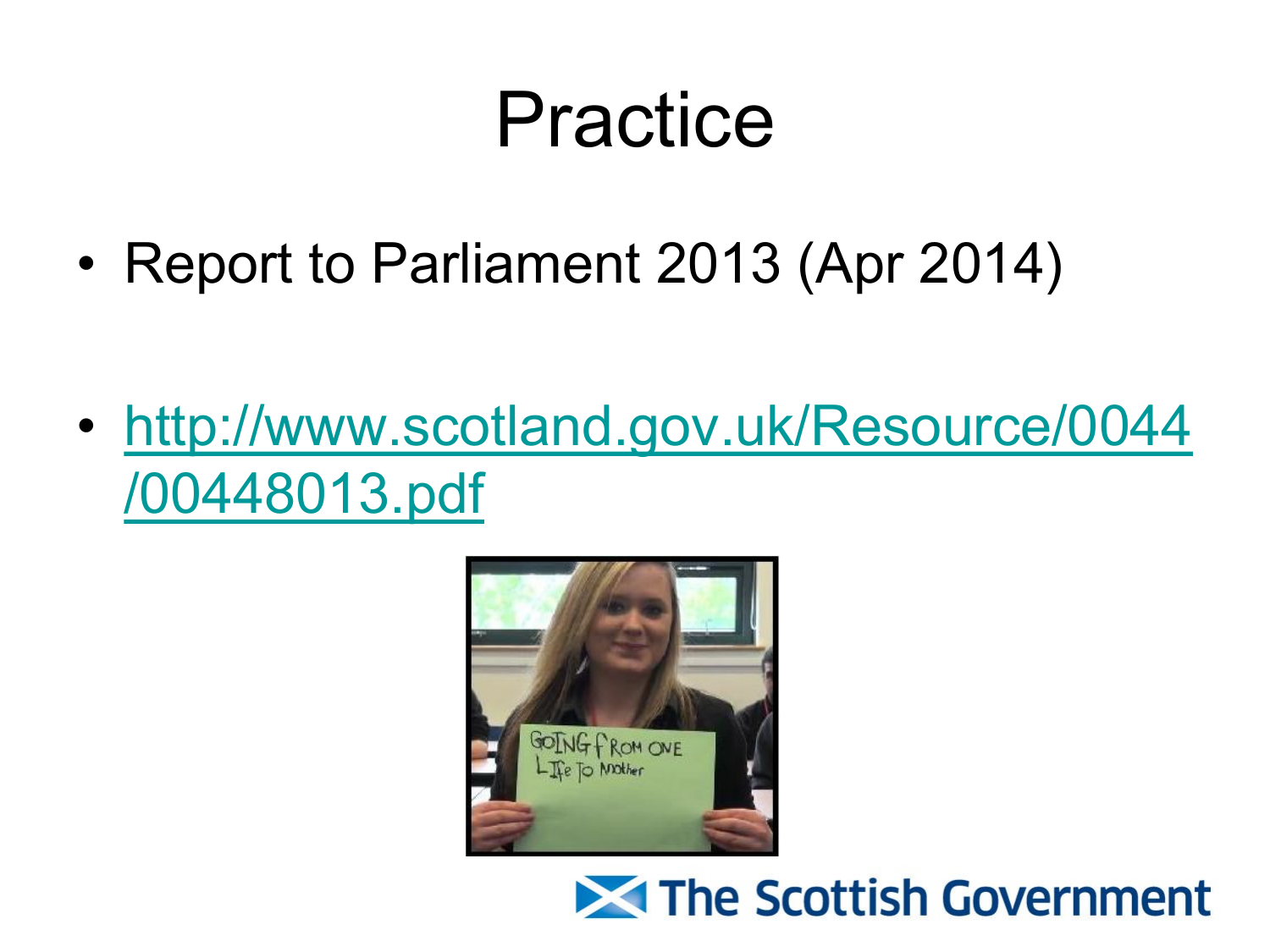### **Evaluation**

| Percentage of secondary and special school leavers from publicly funded schools in Scotland by reason for support and initial destination category, 2011/12 |  |  |
|-------------------------------------------------------------------------------------------------------------------------------------------------------------|--|--|
|-------------------------------------------------------------------------------------------------------------------------------------------------------------|--|--|

|                                              | <b>Numbe</b><br>r of<br>Leavers | Higher<br><b>Educatio</b><br>n | <b>Further</b><br><b>Educatio</b><br>n | <b>Trainin</b><br>g | Employmen<br>t | Voluntar<br>v Work | <b>Activity</b><br>Agreemen<br>t | <b>Unemploye</b><br>d and<br><b>Seeking</b><br>Employmen<br>t or Training | Unemploye<br>d and Not<br><b>Seeking</b><br>Employmen<br>t or Training | <b>Unknow</b><br>n |
|----------------------------------------------|---------------------------------|--------------------------------|----------------------------------------|---------------------|----------------|--------------------|----------------------------------|---------------------------------------------------------------------------|------------------------------------------------------------------------|--------------------|
| <b>Total</b>                                 | 51,421                          | 36.8                           | 27.0                                   | 4.7                 | 19.6           | 0.4                | 1.0                              | 8.5                                                                       | 1.5                                                                    | 0.4                |
| No Additional Support need                   | 44,055                          | 40.4                           | 24.9                                   | 4.0                 | 20.4           | 0.4                | 0.6                              | 7.7                                                                       | $1.2$                                                                  | 0.4                |
| Any Additional Support need                  | 7,366                           | 15.0                           | 39.5                                   | 9.2                 | 14.7           | 0.7                | 3.2                              | 13.6                                                                      | 3.5                                                                    | 0.6                |
| of which:                                    |                                 |                                |                                        |                     |                |                    |                                  |                                                                           |                                                                        |                    |
| Learning disability                          | 940                             | 2.6                            | 54.7                                   | 6.5                 | 9.5            | $\ast$             | 3.2                              | 12.4                                                                      | 10.0                                                                   | $\ast$             |
| Dyslexia                                     | 1,413                           | 17.1                           | 38.1                                   | 9.2                 | 21.2           | 0.8                | 1.8                              | 9.9                                                                       | 1.3                                                                    | 0.6                |
| Other specific learning difficulty (e.g.     |                                 |                                |                                        |                     |                |                    |                                  |                                                                           |                                                                        |                    |
| numeric)                                     | 659                             | 13.8                           | 40.5                                   | 6.8                 | 22.6           | $\ast$             | 3.0                              | 10.3                                                                      | $\ast$                                                                 | 0.0                |
| Other moderate learning difficulty           | 768                             | 5.5                            | 45.8                                   | 12.8                | 13.8           | *                  | 4.4                              | 14.2                                                                      | 2.7                                                                    |                    |
| Visual impairment                            | 166                             | 22.3                           | 43.4                                   | 8.4                 | 7.2            | $\ast$             | $\ast$                           | $\ast$                                                                    | 12.7                                                                   |                    |
| Hearing impairment                           | 146                             | 24.0                           | 45.2                                   | $\ast$              | 10.3           | $\ast$             | $\ast$                           | 8.9                                                                       | 6.2                                                                    | 0.0                |
| Deafblind                                    | $\ast$                          | $\ast$                         | $\ast$                                 | 0.0                 | 0.0            | 0.0                | 0.0                              | 0.0                                                                       | 0.0                                                                    | 0.0                |
| Physical or motor impairment                 | 372                             | 16.4                           | 49.2                                   | 4.8                 | 7.8            | 1.3                | 1.3                              | 4.8                                                                       | 14.2                                                                   | 0.0                |
| Language or speech disorder                  | 265                             | 6.0                            | 57.0                                   | 7.5                 | 4.2            | 0.0                | $\ast$                           | 4.9                                                                       | 18.5                                                                   |                    |
| Autistic spectrum disorder                   | 481                             | 17.3                           | 57.2                                   | 2.9                 | 5.0            | $\ast$             | 1.5                              | 5.6                                                                       | 9.6                                                                    | $\ast$             |
| Social, emotional and behavioural difficulty | 1,837                           | 4.8                            | 33.9                                   | 13.4                | 13.5           | 0.6                | 6.5                              | 21.1                                                                      | 5.3                                                                    | 0.9                |
| Physical health problem                      | 478                             | 22.4                           | 44.6                                   | 5.4                 | 10.9           | $\ast$             | $\ast$                           | 6.9                                                                       | 7.7                                                                    |                    |
| Mental health problem                        | 122                             | 10.7                           | 45.1                                   | 9.0                 | 10.7           | 0.0                | 4.1                              | 11.5                                                                      | 9.0                                                                    | 0.0                |
| Interrupted learning                         | 138                             | $\ast$                         | 31.9                                   | 11.6                | 13.0           | 0.0                | 8.0                              | 29.0                                                                      | $\ast$                                                                 | 0.0                |
| English as an additional language            | 559                             | 36.5                           | 39.7                                   | 2.5                 | 9.5            | $\ast$             | $\ast$                           | 8.8                                                                       | 1.3                                                                    |                    |
| Looked after                                 | 311                             | 3.5                            | 37.6                                   | 10.9                | 9.6            | $\ast$             | 7.1                              | 23.2                                                                      | 5.5                                                                    | $\ast$             |
| More able pupil                              | 73                              | 75.3                           | $\ast$                                 | $\ast$              | 12.3           | 0.0                | $\ast$                           | $\ast$                                                                    | 0.0                                                                    | 0.0                |
| Not disclosed/declared                       | $\ast$                          | $\ast$                         | $\ast$                                 | 0.0                 | 0.0            | 0.0                | 0.0                              | 0.0                                                                       | $\ast$                                                                 | $\ast$             |
| Other                                        | 715                             | 13.6                           | 36.5                                   | 10.9                | 15.7           | $\ast$             | 2.8                              | 16.5                                                                      | 2.7                                                                    | $\ast$             |

1. Percentages may not total 100% due to rounding.

2. This table was revised in October 2013 to remove leavers who did not have a robust match to the pupil census.